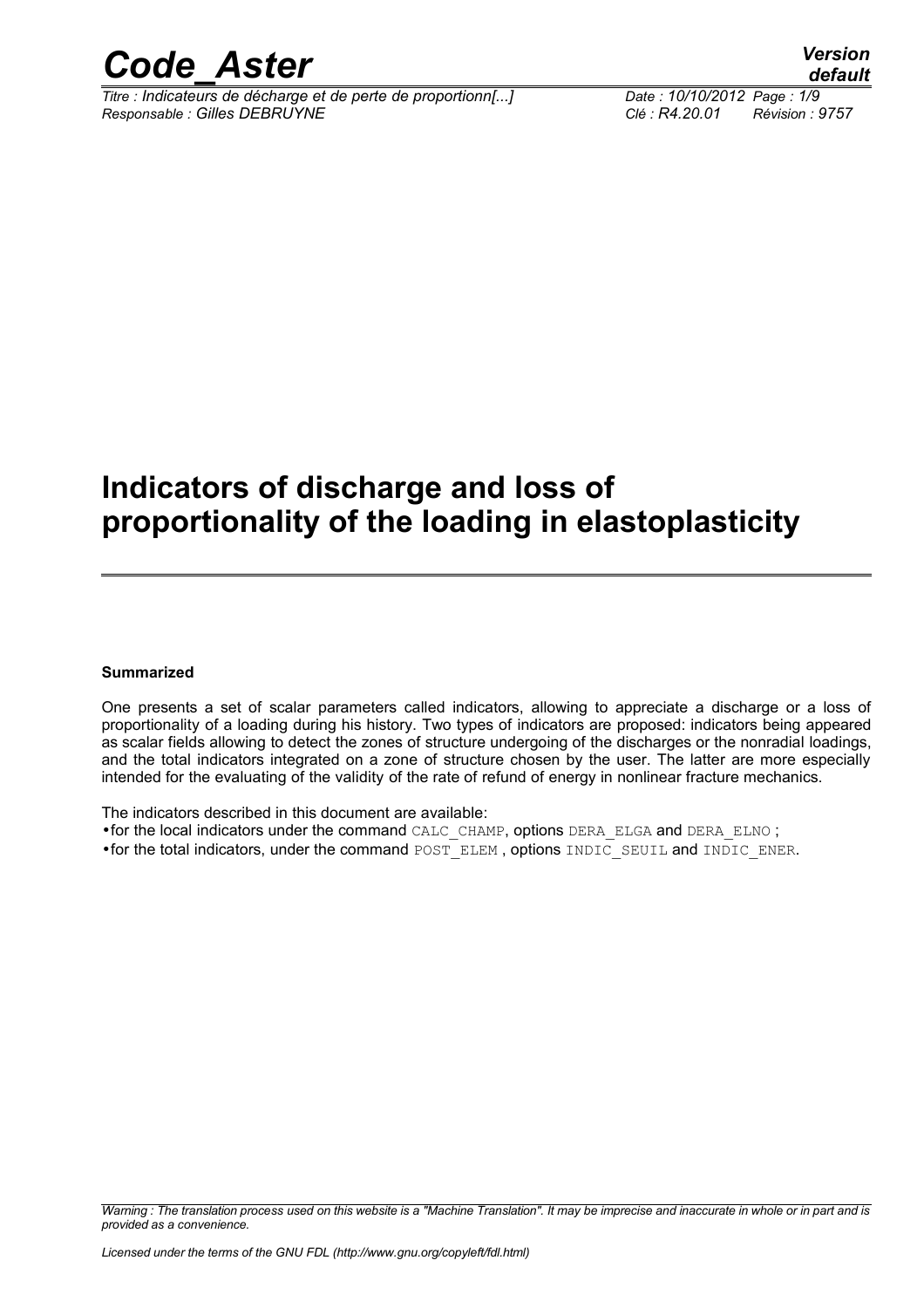# *Code* Aster *Version*<br>Titre : Indicateurs de décharge et de perte de proportionn[...] Date : 10/10/2012 Page : 2/9

*Titre : Indicateurs de décharge et de perte de proportionn[...] Date : 10/10/2012 Page : 2/9 Responsable : Gilles DEBRUYNE Clé : R4.20.01 Révision : 9757*

# **Contents**

*Warning : The translation process used on this website is a "Machine Translation". It may be imprecise and inaccurate in whole or in part and is provided as a convenience.*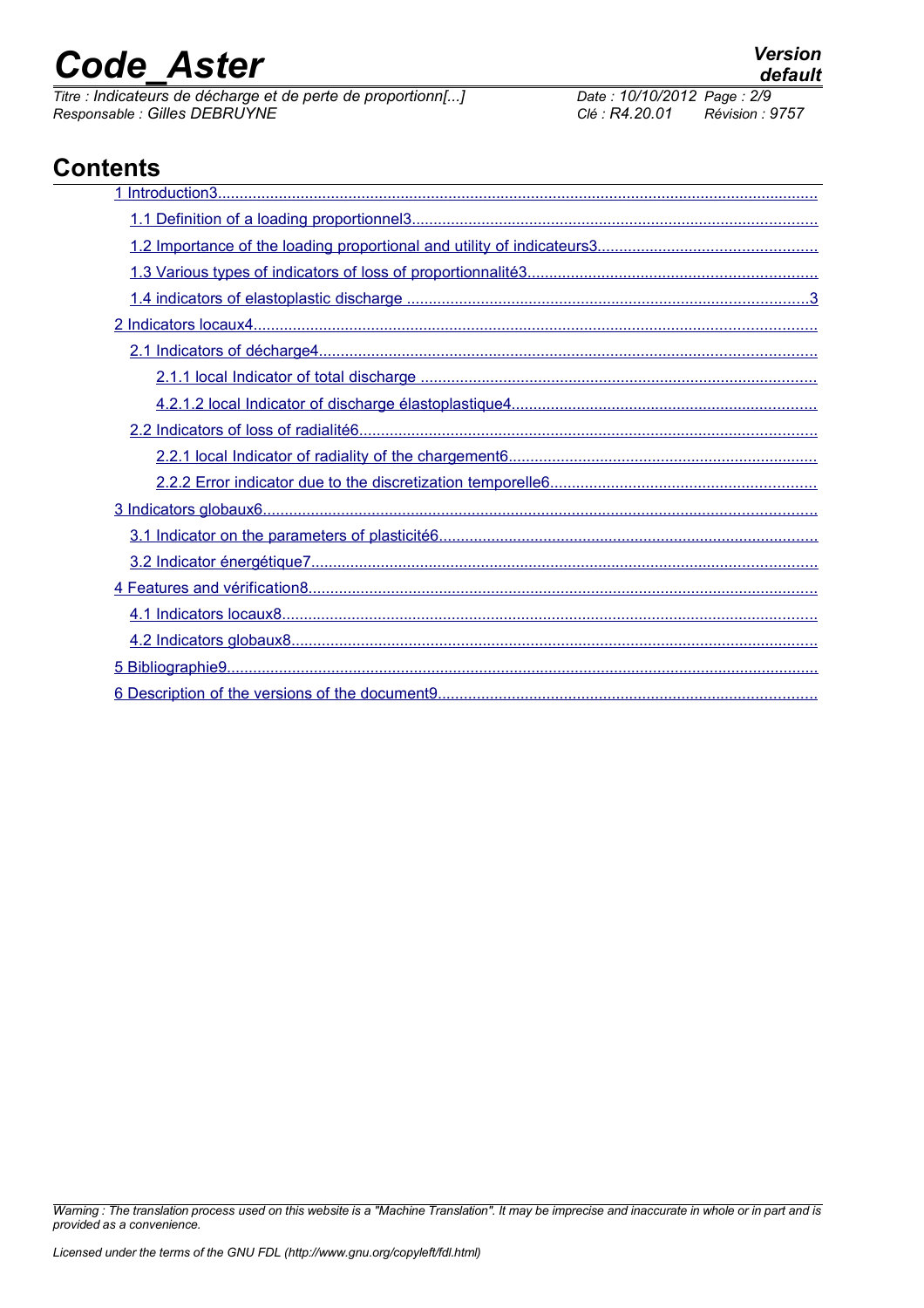*Titre : Indicateurs de décharge et de perte de proportionn[...] Date : 10/10/2012 Page : 3/9 Responsable : Gilles DEBRUYNE Clé : R4.20.01 Révision : 9757*

## <span id="page-2-0"></span>**1 Introduction**

### **1.1 Definition of a loading proportional**

<span id="page-2-4"></span>Considering a structure subjected to a thermomechanical loading into the time interval  $[0,t]$  one will say that this loading is proportional (or radial) at the material point *p* if the stress field represented in this point by the tensor  $\sigma$  is proportional to a tensor independent of time considered, the proportionality factor being a monotonous function of time. Formally, that will be expressed by:

 $\forall$   $\tau$   $[0,t]$  ,  $\bm{\sigma}$   $(P$  ,  $\tau$   $)=$   $a$   $(\tau)$   $\bm{\sigma}$   $_0(P)$  ,  $a$   $(\tau)$   $>$   $0$  monotonous function in  $\,[\,0,t\,]$  .

This definition implies, in particular, that the principal directions of the stresses remain constant, at the point considered, throughout the way of loading (these directions can be of course variable of a point with another).

#### **1.2 Importance of the loading proportional and utility of indicators**

<span id="page-2-3"></span>For the plastic materials, the mechanical fields depend on all the history run out during the way of loading. The flow models are thus incremental and their integration depends on each case of loading. A notable exception precisely relates to the loading proportional for which the flow model can be integrated once and for all. For example, the model of plasticity of Prandtl-Reuss based on the criterion of Von Mises can be replaced by a nonlinear elastic model (called model of Hencky-Put). The cases of loading strictly proportional are rather rare. Indeed, it is necessary to meet a large number of conditions to carry out such a case [bib1] and these last are seldom checked for industrial structures. One can even say that for structures presenting of the geometrical defaults such as cracks, these conditions never are strictly checked.

When the loadings are multiaxial, cyclic, or thermomechanical transients, certain sections of the way of loading can be strongly nonproportional. It is then useful to locate these sections and to evaluate the importance of the loss of proportionality, so for example adjusting the discretization in time of the elastoplastic problem for the section considered, or measuring the validity of certain postprocessings (in fracture mechanics for example).

### **1.3 Various types of indicators of loss of proportionality**

<span id="page-2-2"></span>It seems difficult to define a single and simple quantity which could detect at the same time spatial zones of loss of proportionality and sections of loading path (temporal zones) in a material point. This is why we propose scalar quantities having each one their specificity: two, defined by fields measuring in each point the discharge and the deviation of the stresses between two time step (indicating buildings), two others of more total nature, characterizing in a given zone of structure a load history nonproportional.

**Note:**

*These indicators are closely related to the discretization in time of the problem. In particular, if this discretization is too coarse, one can not detect very well the discharge or the loss of radiality occurring during the increment of time.*

#### **1.4 indicators of elastoplastic discharge**

<span id="page-2-1"></span>Another application of the indicators of discharge, consists in alerting the user, if, in the event of important discharge, the choice of a kinematic hardening would provide a solution very different from isotropic hardening used (cf CR-AMA-11.035 [9\)](#page-8-3).

This has a practical interest: in several studies, the behavior chosen very often "by default" (because one has very often only one curve of tension) is VMIS\_ISOT\_TRAC. However so of the local discharges are possible, this can lead typically to over-estimate the stresses (with imposed strain) or to underestimate the strains (with imposed stress). It thus seems relevant to inform the user if, when it

*Warning : The translation process used on this website is a "Machine Translation". It may be imprecise and inaccurate in whole or in part and is provided as a convenience.*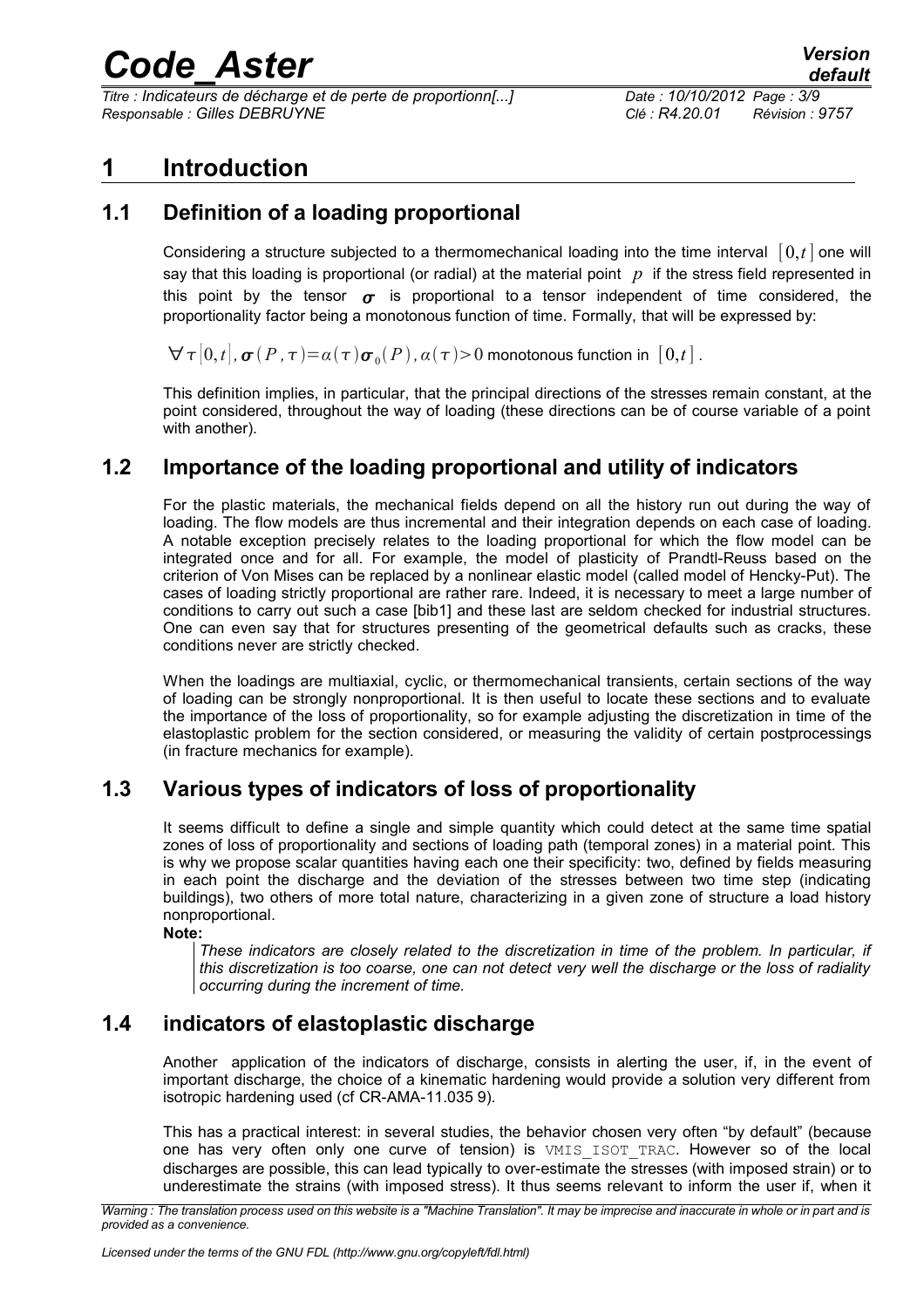*Titre : Indicateurs de décharge et de perte de proportionn[...] Date : 10/10/2012 Page : 4/9 Responsable : Gilles DEBRUYNE Clé : R4.20.01 Révision : 9757*

used models of Von Mises with isotropic hardening, it is likely to get false results when the discharge becomes too important (thus does not remain in the initial field of elasticity). That can indicate to him that it is necessary to use constitutive laws with kinematic hardening  $(\forall MIS\subset INELLINE,$ VMIS ECMI\*, VMIS CIN1 CHAB, etc.).

# **2 Local indicators**

<span id="page-3-3"></span>the goal of these indicators is to determine the zones of structure where, at one particular time, occurs is a discharge or a loss of radiality of the stress field. They are produced in post - processing of a static or dynamic computation, 2D or 3D, using an elastic constitutive law or not. They are appeared as fields of scalars whose examination can be carried out by tracing their isovaleurs by a graphic postprocessor.

### <span id="page-3-2"></span>**2.1 Indicators of discharge**

#### **2.1.1 local Indicator of total discharge**

<span id="page-3-1"></span>This indicator measures at the point M and between time t and  $t + \Delta t$ , the relative variation of the norm of the stresses within the meaning of Von Mises. He is written formally:

 $I_1 = \frac{\|\boldsymbol{\sigma}(M, t + \Delta t)\| - \|\boldsymbol{\sigma}(M, t)\|}{\| \|\boldsymbol{\sigma}(M, t + \Delta t)\|}$  $\frac{d}{d}$  *M*  $\frac{d}{d}$  *M*  $\frac{d}{d}$  *M*  $\frac{d}{d}$  *(intity is negative in the event of local discharge at the*  $\frac{d}{d}$  $\sigma(M, t+\Delta t)$ *)* 

point Mr. the norm  $\|\sigma(M, t)\|$  can be written in four ways different according to the choice from the modelisator:

- 1)  $\|\sigma(M,t)\| = \sqrt{\frac{3}{2}}$ 2  $\boldsymbol{\sigma}^{\scriptscriptstyle D}$ .  $\boldsymbol{\sigma}^{\scriptscriptstyle D}$  , where  $\,\boldsymbol{\sigma}^{\scriptscriptstyle D}$  is the deviatoric part of the tensor of the stresses (this norm is useful in plasticity with isotropic hardening).
- 2)  $\|\boldsymbol{\sigma}(M,t)\| =$  $\vert$  2 3 2  $\sigma$  .  $\sigma$  , where one considers the totality of the tensor of the stresses in order to detect for example the reductions in hydrostatic pressure.
- 3)  $\|\sigma(M,t)\| = \sqrt{\frac{3}{2}}$ 2  $(\boldsymbol{\sigma}^D\!-\!X)$ . $(\boldsymbol{\sigma}^D\!-\!X)$  , with  $\,X\,$  the tensor of the stress of recall in the case of an elastoplastic model with a kinematic hardening.

4) 
$$
\|\boldsymbol{\sigma}(M,t)\| = \sqrt{\frac{3}{2}(\boldsymbol{\sigma}-X).(\boldsymbol{\sigma}-X)}
$$

#### **2.1.2 Local indicator of elastoplastic discharge**

<span id="page-3-0"></span>This indicator makes it possible to know if the discharge remains elastic or if there would be a risk of plasticization if a pure kinematic hardening were used. It is an "extreme" indicator, knowing that, for metals, isotropic and kinematical hardenings are both present.

Option DERA ELGA thus calculates (besides components DCHA  $V$  and DCHA  $T$ ) the components:

I\_decha=IND\_DCHA:

- IND DCHA=0 unconstrained initial value.
- IND DCHA=1 if load elastic
- IND DCHA=2 if plastic load
- IND DCHA=-1 if licit elastic discharge (some is the type of hardening)
- $\bullet$  IND DCHA=-2 if abusive discharge (one would have plasticized with a kinematic hardening).

VAL DCHA: indicate the proportion of output of the criterion (see further).

*Warning : The translation process used on this website is a "Machine Translation". It may be imprecise and inaccurate in whole or in part and is provided as a convenience.*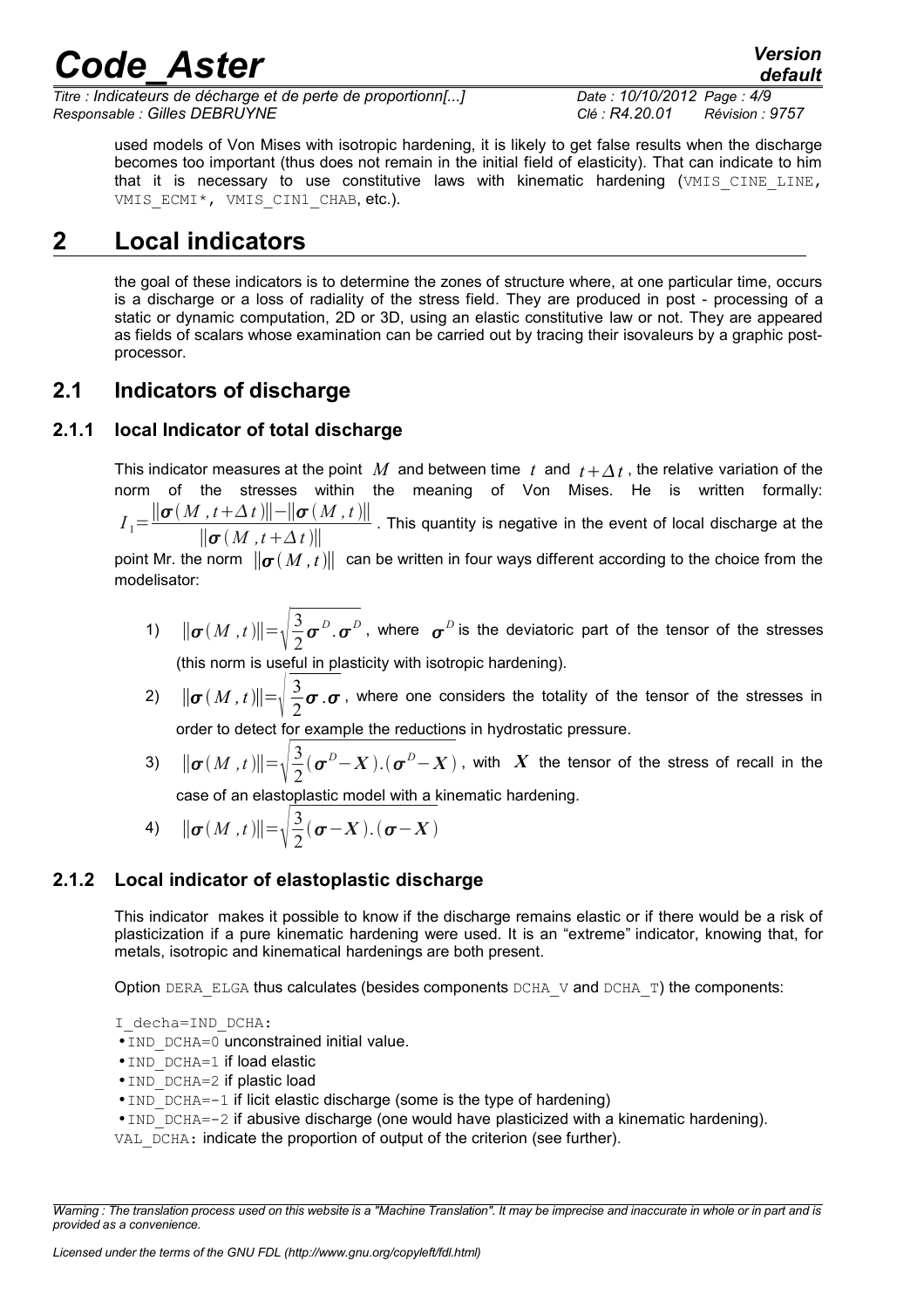*Titre : Indicateurs de décharge et de perte de proportionn[...] Date : 10/10/2012 Page : 5/9 Responsable : Gilles DEBRUYNE Clé : R4.20.01 Révision : 9757*

*default*

Operation is the following: for models VMIS ISOT\* only in each point of integration, at every moment *t*, starting from the tensor of the stresses  $\boldsymbol{\sigma}(t)$ , cumulated equivalent plastic strain  $\boldsymbol{p}(t)$ , and curve of isotropic hardening  $\mathbf{R}(\mathbf{p}(t))$ ,

- •Initialization: IND\_DCHA=0, VAL\_DCHA=0.
- •as long as  $p(t)=0$ , IND DCHA=1 (elasticity),

 $\bullet$  if IND DCHA=-2 (criterion of abusive discharge reached), one does not do anything any more •if  $\Delta p(t) > 0$ :

•if one is in load, therefore if the angle between the tensor increase in forced stresses and the

tensor total is "small": ,  $\frac{\boldsymbol{\tilde{\sigma}}\left(t - \Delta\,t\right) \cdot \Delta\, \boldsymbol{\tilde{\sigma}}}{\|x\|_{\infty}$  $\|\boldsymbol{\tilde{\sigma}}(t-\Delta t)\|$ | $\Delta \boldsymbol{\tilde{\sigma}}$ ||  $>0$  IND DCHA=2 ; (points enters A and B on the

figure [2.1.2-a\)](#page-4-0).

- if one is in discharge,  $IND$   $DCHA=-2$  (case rare: that means that in one time step, one crosses the surface of load in a direction distant from that of the preceding step)
- •if  $\Delta p(t)=0$ :
	- if IND DCHA $>$ -1, one calculates the tensor  $\boldsymbol{X}$  (center of the field of elasticity if one were in kinematics pure, therefore if the surface of initial load, represented by a circle in the deviative plane, had been relocated up to the point running) by:

$$
X = \sigma(t) \frac{R(p) - R(0)}{R(p)}
$$

• if IND DCHA=-1, one uses the tensor  $\boldsymbol{X}$  already calculated.

• one calculates the "kinematical" criterion  $(\boldsymbol{\sigma}(t)-\boldsymbol{X})_{eq}\leq R(0)$ 

- •then If this criterion is checked, the discharge would be elastic also with a kinematic hardening, it is thus "licit":  $IND$   $DCHA=-1$  (any point enters B and E on the figure 2). To apply the criterion to next time, one stores *X* (6 components)
	- $\bullet$  if not, IND DCHA=-2 and keeps this value (because the continuation of computation would be modified if hardening were kinematical). (points enters E and F, or enters C and This

on the following figure).  $VAL$   $DCHA=$ ∥−*X*∥  $R_0$ 



<span id="page-4-0"></span>Figure 2 : Représentation de chemins de chargement dans le plan octaédral des contraintes

**Appear 2.1.2-a : elastoplastic indicator of discharge**

● **Comments** :

*Warning : The translation process used on this website is a "Machine Translation". It may be imprecise and inaccurate in whole or in part and is provided as a convenience.*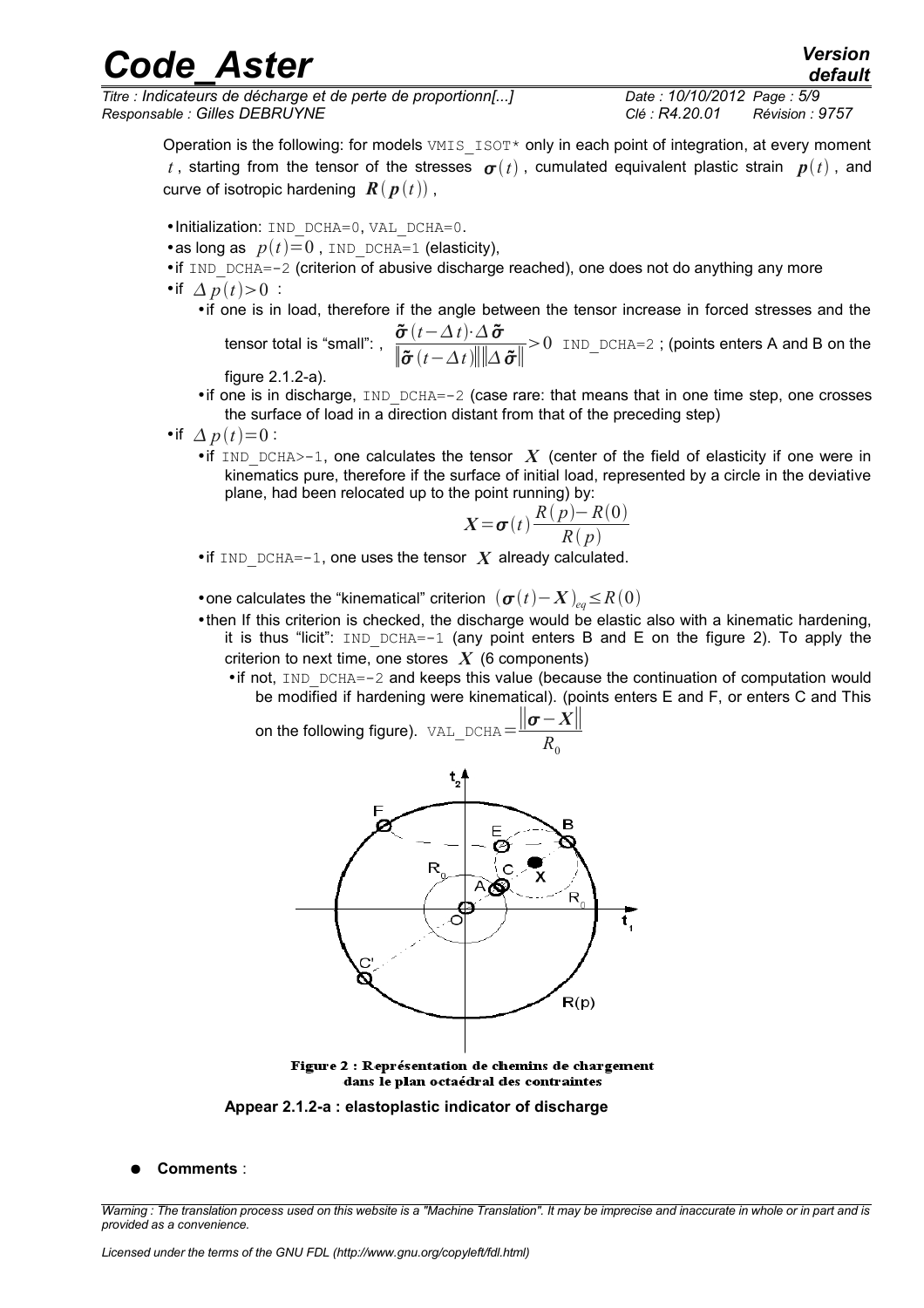*Titre : Indicateurs de décharge et de perte de proportionn[...] Date : 10/10/2012 Page : 6/9 Responsable : Gilles DEBRUYNE Clé : R4.20.01 Révision : 9757*

- •The disadvantage of this method comes from what it is not systematic: it is necessary that the user "thinks" of calling option DERA\_ELGA.
- •The criterion obtained is relatively severe: it supposes that one replaces pure isotropic hardening by a pure kinematic hardening. An upgrading capability would consist in defining a radius of surface threshold larger than  $\ R_{0}$  .

### <span id="page-5-4"></span>**2.2 Indicators of loss of radiality**

#### **2.2.1 local Indicator of radiality of the loading**

<span id="page-5-3"></span>This indicator measures at the point M and between time t and  $t + \Delta t$ , the variation of the direction of the stresses. He is written:

 $I_2=1-\frac{|\boldsymbol{\sigma}(M,t)|}{\ln |M|}$  $\frac{|\phi(\Delta x, y)| \leq |\phi(\Delta x, z)|}{\|\phi(M, t)\| \|\Delta \phi\|}$ , where the scalar product "." is associated with the one of the four

preceding norms. This quantity is null when the radiality is preserved during the increment of time. This criterion can also be interpreted like the quantity  $1-\cos(\theta)$ , where  $\theta$  is the angle enters  $\sigma$ and  $\Delta \sigma$ . This indicator with actual value evolves between 0 for the radial loadings and 2. It is useful in particular to determine the validity of an elastoplastic solution in fracture mechanics,

#### <span id="page-5-2"></span>**2.2.2 Error indicator due to the temporal discretization**

It provides a m esure of the error  $\eta$  due to the discretization in time, directly connected to the rotation of the norm on the surface of load. One calculates the angle enters  $n^{-}$ , the norm with the plasticity criterion at the beginning of time step (urgent T), and  $n^+$  , the norm with the plasticity criterion calculated at the end of time

step in the following way:  $I_{\eta} = \frac{1}{2}$ 2  $\|\Delta\mathbf{n}\|=\frac{1}{2}$ 2  $\|\boldsymbol{n}^+ - \boldsymbol{n}^-\|$ = $\left|\sin\left(\frac{\alpha}{2}\right)\right|$  $\left| \frac{\alpha}{2} \right|$  . This indicator is directly related to the norm

of the variation of the norm on convex of plasticity (this can spread easily with any elastoplastic model with normal flow), and it can be also interpreted like the sine of half of the angle the two norms. That provides a measurement of the error (see [4]). This criterion is operational for the elastoplastic behaviors of Von Mises with hardening isotropic, kinematical linear and mixed. It can be used to control the automatic subdivision of the time step.

# **3 Total indicators**

<span id="page-5-1"></span>These indicators are intended to detect if, during the history of structure and until the current time *t* , and for a zone of structure chosen by the modelisator, there were loss of proportionality of the loading (these indicators thus leave a trace of the history contrary to the local indicators which are instantaneous). They are only usable in the frame of an elastoplastic behavior with isotropic hardening (in 2D or 3D).

#### **3.1 Indicator on the parameters of plasticity**

<span id="page-5-0"></span>This quantity allows, in the case of the plasticity of Von Mises with isotropic hardening, on the one hand of knowing (on average on a zone  $\,\varOmega_{\,S}\,$  of the field  $\varOmega\,$  ) if the stresses and the plastic strains have the same directions and if the plastic threshold is reached at current time, and on the other hand so during the history plastic strain changed direction. This quantity is written:

$$
I_3 = \frac{1}{\Omega_s} \int_{\Omega_s} \left(1 - \frac{|\boldsymbol{\sigma} . \boldsymbol{\varepsilon}^p|}{\left(\sigma_Y + R(p)\right)p}\right) d\Omega ,
$$

*Warning : The translation process used on this website is a "Machine Translation". It may be imprecise and inaccurate in whole or in part and is provided as a convenience.*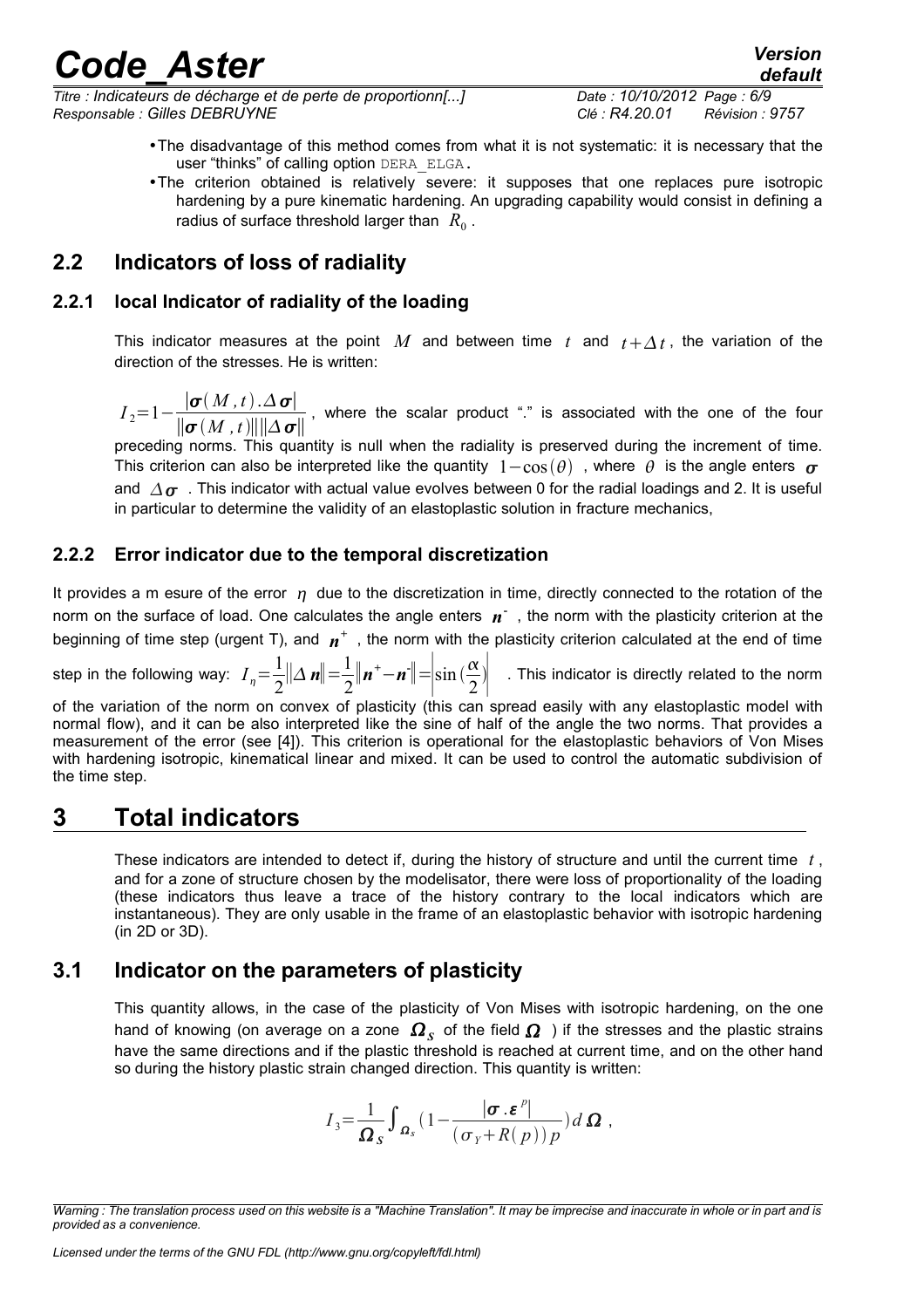| <b>Code Aster</b>                                            | <b>Version</b><br>default  |
|--------------------------------------------------------------|----------------------------|
| Titre : Indicateurs de décharge et de perte de proportionn[] | Date: 10/10/2012 Page: 7/9 |

*Responsable : Gilles DEBRUYNE Clé : R4.20.01 Révision : 9757*

where  $\; \sigma_{_Y} \;$  is the initial plastic threshold,  $\; R \;$  extension of the surface of load related to hardening and *p* cumulated plastic strain. The scalar product is associated with the norm within the meaning of Von Mises. This indicator is standardized and has a value ranging between zero and one. It is null if the loading preserved its character proportional in each point of  $\,\mathit{\Omega}_s\,$  throughout the past history.

#### **Notice 1:**

*The indicator is not affected so during the history, there were discharges then elastic refills without change of management of the stresses when one reconsiders the threshold (cf [Figure 3.1-a]).*



Appear 3.1-a : Loading path enters  $\mathbf{t}_1$  and  $\mathbf{t}_2$ **in the plane deviatoric of the stresses**

#### **Notices 2:**

*In the formulation of this indicator three ingredients related to plasticity intervene:* 

*the variation enters the direction of the stresses and plastic strains current (*  $\sigma$ .  $\varepsilon$   $\omega$   $p \neq ||\sigma|| ||\varepsilon^p||$  ),

*the position of the stresses compared to the current threshold (*  $||\boldsymbol{\sigma}|| \leq ( \sigma_y + R(p))$  ), *the difference between the norm of the current plastic strain and the cumulated plastic strain*  $($   $||\boldsymbol{\varepsilon}^p|| \neq p$  ).

A loss of proportionality could occur during the history without the indicator not detecting it via the first two ingredients (i.e. one can have at the end of the loading coincidence of the directions of the stresses and of plastic strains and be on the plastic threshold). On the other hand, one will have, ∥ *p* ∥≠ *p* and the indicator will be obligatorily higher than zero, consequently the user will be informed loss of proportionality.

#### **Notice 3:**

*If the indicator detects obligatorily a loss of proportionality in a zone, in practice it is necessary that the latter contains sufficient material points with loading nonproportional. Indeed, if one chooses a very vast zone with few points concerned, the standardization of the indicator carried out with division by the volume of the zone implies a certain "crushing" towards zero of the value of the quantity. Typically, for a structure containing a default source of nonproportionality, one* may find it beneficial to choose a zone of integration  $\;\Omega_{_S}\;$  surrounding the default with a weak *vicinity in order to obtain a significant value of the indicator.*

### <span id="page-6-0"></span>**3.2 Energy indicator**

*Warning : The translation process used on this website is a "Machine Translation". It may be imprecise and inaccurate in whole or in part and is provided as a convenience.*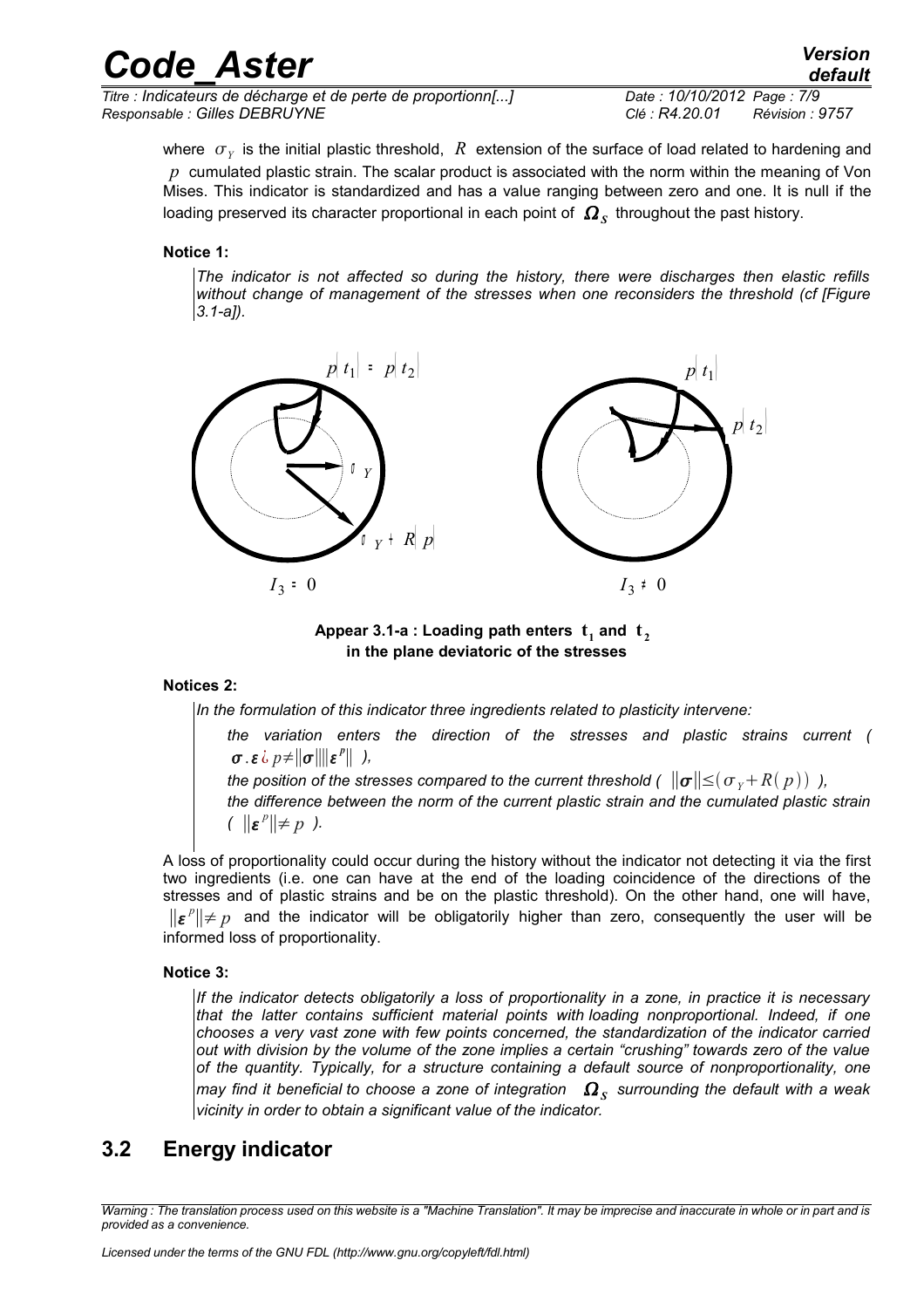*Titre : Indicateurs de décharge et de perte de proportionn[...] Date : 10/10/2012 Page : 8/9 Responsable : Gilles DEBRUYNE Clé : R4.20.01 Révision : 9757*

This indicator has the same function that the precedent, but is founded on the density of energy. He is written:

$$
I_4 = \frac{1}{\Omega_s} \int_{\Omega_s} (1 - \frac{\psi}{\omega}) d\Omega,
$$

where  $\omega$  is the density of strain energy defined by:  $\omega(t){=}\int_0^t\!\bm{\sigma}$   $\dot{\bm{\epsilon}}$   $d\,\tau$  , and  $\,\psi$  is the density of elastic strain energy associated with curve of tension if the nonlinear elastic material were considered. More precisely, this quantity is written:

$$
\psi(\boldsymbol{\varepsilon}(t)) = \frac{1}{2} Ktr^2(\boldsymbol{\varepsilon}) + \frac{2\mu}{3} ||\boldsymbol{\varepsilon}||^2, \text{ si } ||\boldsymbol{\sigma}|| < (\sigma_Y + R(p)),
$$
  

$$
\psi(\boldsymbol{\varepsilon}(t)) = \frac{1}{2} Ktr^2(\boldsymbol{\varepsilon}) + \frac{R^2(P)}{6\mu} + \int_0^P R(q) dq, \text{ si } ||\boldsymbol{\sigma}|| = (\sigma_Y + R(p)),
$$

with *K* the modulus of compressibility,  $\mu$  the shear coefficient of Lamé, R the threshold of curve of tension associated with the norm with the plastic strain  $|P=||\boldsymbol{\varepsilon}^p||$  (this one can be different from the true plastic threshold, because  $P \neq p$  if the loading is nonproportional). This indicator is also standardized between 0 and 1. It is null for a loading having always kept its character proportional  $| \psi \neq \omega |$ .

# **4 Functionalities and checking**

<span id="page-7-1"></span>the indicators presented here are usable in postprocessing of a mechanical computation and are available for the finite elements of the continuums in 2D (mode of plane strains, plane stresses or axisymmetric, meshes triangular or quadrangular) or 3D (meshes hexahedral, tetrahedral, pentaedric or pyramids). The telegraphic elements, beams, plates and shells are excluded from this application.

#### **4.1 Local indicators**

<span id="page-7-0"></span>These indicators are accessible after a static or dynamic computation whatever the constitutive law from the material. Operator CALC\_CHAMP presents options "DERA\_ELGA" and "DERA\_ELNO" for the indicator of discharge  $|I_{\perp}|$  and the indicator of loss of radiality  $|I_{\perp}|$  evaluated to the nodes or Gauss points of the element [9.](#page-8-4) In the general case, the first two norms described in paragraph [4](#page-3-2) are calculated, the two last being used only if one carried out as a preliminary an elastoplastic computation with kinematic hardening.

The components of the field thus calculated are:

- DCHA<sub>\_</sub>T: the indicator of discharge  $I_1$  calculated starting from the tensor of the stresses;
- DCHA\_V: the indicator of discharge  $I_1$  calculated starting from the deviator of the stresses;
- IND\_DCHA : the indicator of discharge *I decha*
	- •IND DCHA=0 initial value unconstrained
		- •IND DCHA=1 if elastic load
		- •IND DCHA=2 if plastic load
		- $\cdot$ IND\_DCHA=-1 if licit elastic discharge (some is the type of hardening)
		- • $IND$   $DCHA=-2$  if abusive discharge (one would have plasticized with a kinematic
			- hardening).
- VAL DCHA : the indicator of the proportion of output of criterion
- RADI<sub>\_</sub>V: the indicator of loss of radiality  $I_2$  calculated starting from the deviator of the stresses.
- ERR\_RADI: the error indicator  $I_{\eta}$  due to the temporal discretization

These indicators are checked by the cases following tests:

*Warning : The translation process used on this website is a "Machine Translation". It may be imprecise and inaccurate in whole or in part and is provided as a convenience.*